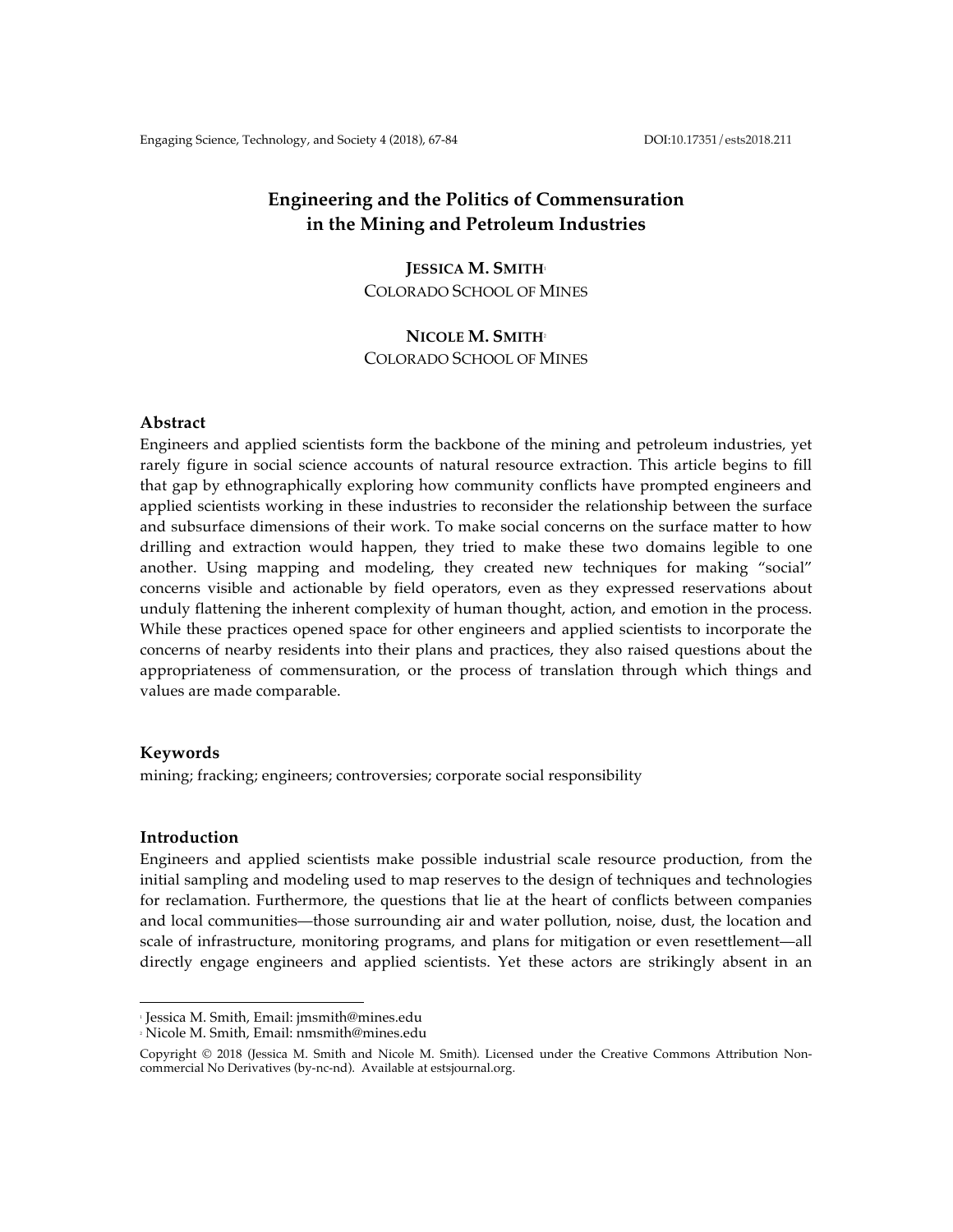otherwise substantial and growing social science literature on resource extraction. Anthropologists, for instance, have long investigated the interface between mining companies and the people involved with or affected by their activities, such as workers and nearby populations (e.g. Nash 1979; Powdermaker 1962). More recently, they have analyzed the escalating conflicts between companies and their critics, grounding their work in the groups and social movements opposed to extractive activity (e.g. Jalbert et al. 2017; Kirsch 2006, 2014; McNeil 2011; Sawyer 2004; Willow et al. 2014). Engineers and applied scientists rarely feature as actors in these accounts, with a few notable exceptions that engage anthropology along with STS (e.g. Kneas 2016; Li 2015). In STS, questions of how science and expertise come to matter in these conflicts are most often taken up in relation to citizen science contesting industry (e.g. Jalbert and Kinchy 2015, Kinchy 2017). Taking inspiration from the STS impetus to critically question the knowledge, expertise and power underlying appeals to science, this article builds on these literatures by ethnographically exploring how questions of social responsibility shape the work of engineers and applied scientists inside of mining, oil and gas companies.

In this article, we argue that community conflicts present engineers and applied scientists with a direct challenge to one of the central organizing themes of their professions: the "ideology of depoliticization" (Cech 2013). As theorized by Erin Cech, the ideology of depoliticization refers to the "belief that engineering work can and should be disconnected from 'social' and 'political' concerns because such considerations may bias otherwise 'pure' engineering practice" (Cech 2013: 48). It provides one instance of a much larger phenomenon in which fundamentally political problems are reduced to technical ones, restricted to the hands of experts and technocrats (e.g. Li 2007; Ferguson 1994). Yet in our research we found that community conflicts did not inspire practicing engineers and applied scientists to shore up and take shelter within the ideology of depoliticization and the social/technical dualism on which it depends, as scholars have noted for other industrial conflicts (e.g. Ottinger 2013). Instead, these conflicts prompted them to consider the subsurface and surface as interlinked, mutually dependent and, in some cases, mutually constitutive. This contrasted commonsense understanding in their fields, which holds these two domains as distinct, animated by conflicting logics (irrational human thought, action, and emotion on the surface versus scientific principles underground), and therefore requiring different tools and perceptual techniques.

For all of the engineers and applied scientists we met, community conflicts generated deep concern over how to make the surface and subsurface legible and potentially responsive to one another. Moving between these two domains, we argue, opened up "new points for opposition or engagement on the part of the people who might be affected by… corporate actions" (Mathews and Barnes 2016: 10). Mapping and modeling came to figure centrally in how engineers and applied scientists attempted to translate—and debated the merits of translating those two domains to their coworkers. They created new techniques for making "social" concerns visible and actionable by field operators, even as they expressed reservations about unduly flattening the inherent complexity of human thought, action, and emotion in the process.

The ethnographic material we present draws on two years of research primarily with engineers and applied scientists practicing in the mining, oil and gas industries. During this time,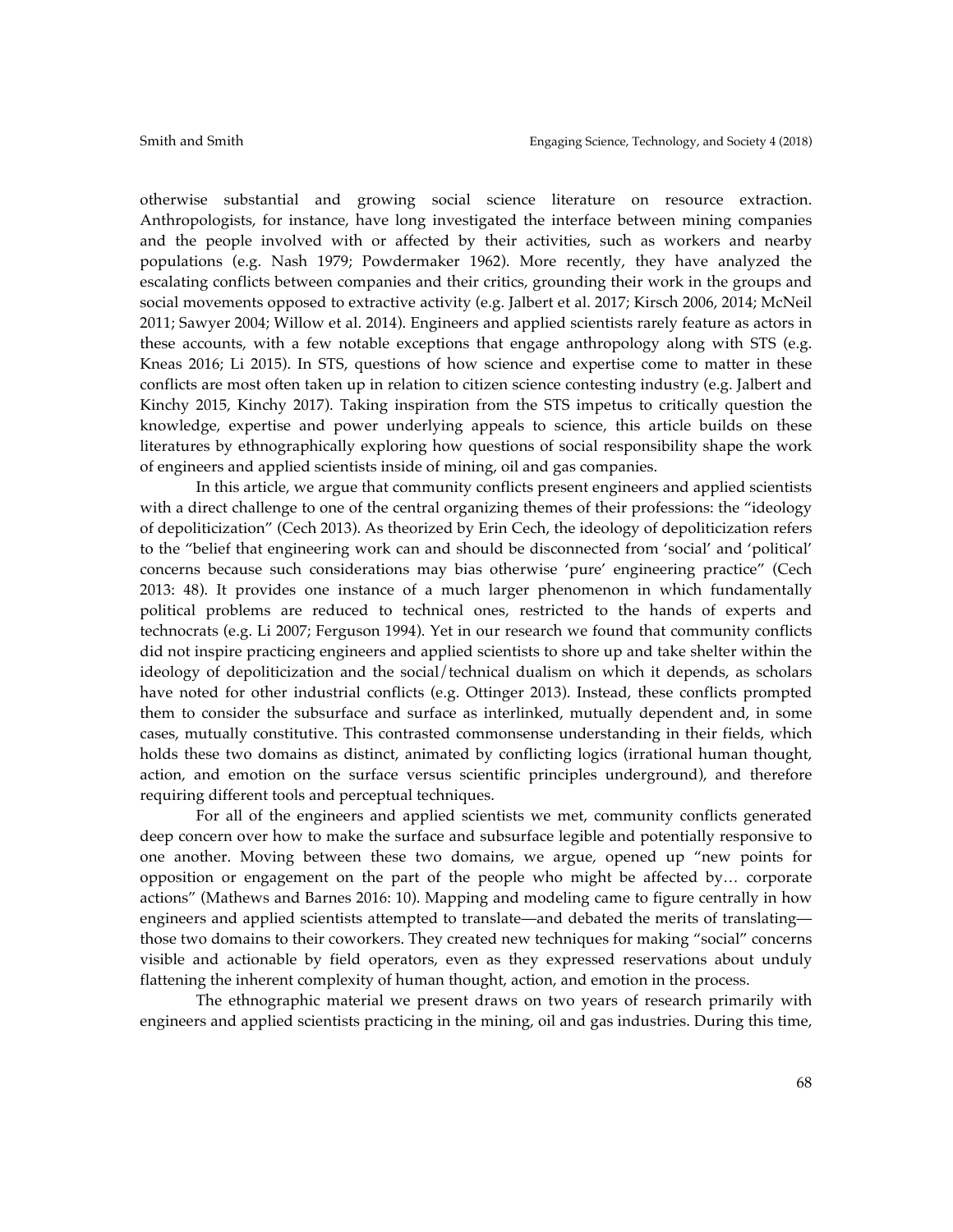we conducted over sixty interviews with individuals who held various positions in these industries, also including landmen, legal professionals and social responsibility practitioners. Engineers comprised the bulk of the participants, representing more than 75% of the study population, and they ranged from recent graduates in their first year of professional work to CEOs on the cusp of retirement. They worked for a variety of companies, from small, locally based operations with less than ten employees to large multi-national corporations with a global portfolio and workforce. Some worked for consulting companies that provided technical and regulatory expertise to mining and oil and gas companies. About a third of our interviewees were women, which is a slight over-representation given that women comprise just over 10 percent of the engineering workforce and about 20 percent of recent engineering graduates. Most but not all of our interviewees either lived or worked in Colorado, some after significant experience working in other parts of the U.S. or around the world.

While we identified differences among our interviewees according to age, gender, educational background, and industrial experience, all of them shared stories of coming to recognize the importance of social responsibility, not just for their own sense of "doing the right thing," but also for the survival of their industries. In this article, we focus particularly on engineers and applied scientists working in Colorado's contentious oil and gas industry. In the past decade, the advent of horizontal drilling and hydraulic fracturing technologies has spurred a boom in oil and gas production from shale formations, bringing energy development into a "collision course" with the Denver metro's burgeoning suburbs (Svaldi 2017). Calls for bans and moratoriums on fracking have become a central feature of public debate, with five communities instituting them before the state supreme court ruled two of them to be unconstitutional.

Our research revealed that these community conflicts shaped and were shaped by the practice of engineering. We found that reservoir engineers make decisions about which wells to plug, not just based on the economic value of the remaining resource, but on the social and economic value of landowner attitudes and acceptance of their operations. Well planners factor in the location of hospitals, schools and major roads as they recommend locations for new drilling sites. Even the engineers who most closely embody the stereotype of a number cruncher seeking to protect the financial bottom line recognized the financial value of community acceptance.

We begin by laying the theoretical groundwork, showing how a dearth of attention to engineers and applied scientists has hampered scholarly understanding of how natural resources "become" by blackboxing the everyday enactments of corporations. We then turn to our ethnographic data to explore how divisions between the subsurface and surface are produced and partially undone through the everyday working lives of engineers and applied scientists in the oil and gas industry. Next, we explore how some of these actors attempted to translate between those two domains through creative mapping and modeling practices. While these practices opened space for other engineers and applied scientists to incorporate the concerns of nearby residents into their plans and practices, they also raised questions about the appropriateness of what anthropologist Fabiana Li (2011, 2015) terms commensuration, or the process of translation through which things and values are made comparable. We conclude by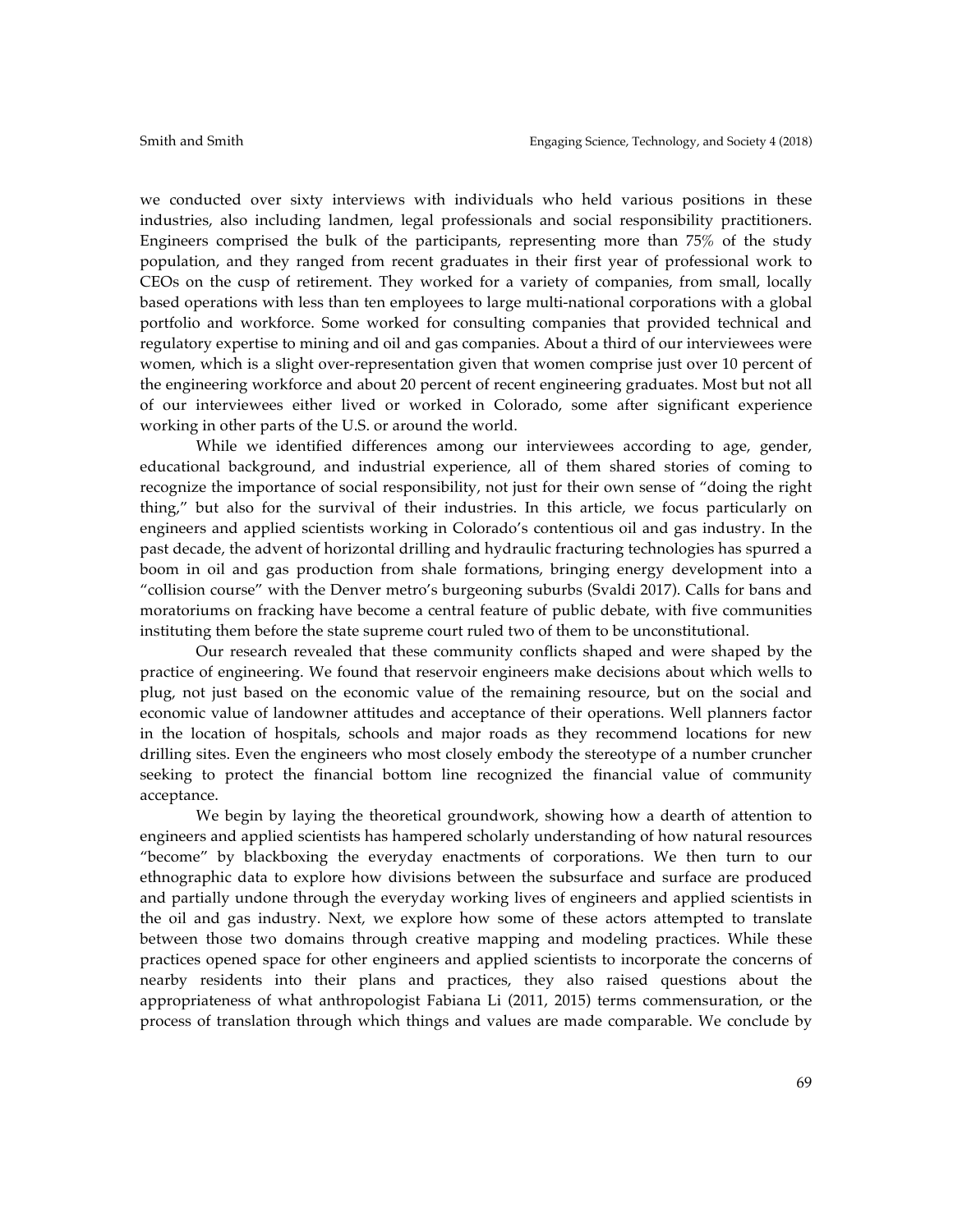considering the possibilities and pitfalls of more socially responsible forms of commensuration for making resource extraction more responsive to the concerns and desires of people living in close proximity to these sites.

#### **Enacting Corporations by Engineering "Natural" Resources**

Materials conventionally referred to as resources, such as oil and gas, actually exist in distributed assemblages of extractive infrastructures (such as pipelines, roads and tanks), everyday practices, entities such as corporations, and discourses of the market, development and nation (Richardson and Weszkalnys 2014). While material characteristics provide affordances that shape the ways in which subsurface materials are understood, assigned value, and extracted, these processes are ultimately political, involving contestations over knowledge, expertise, and power that draw in engineers and scientists (Mathews and Barns 2016; Li 2015; Rolston 2013).

Engineering and applied science are fundamental to the ways in which minerals become resources through the vast infrastructural networks that map, extract, process, transport and use them. The authors of the influential edited volume *Subterranean Estates: Life Worlds of Oil and Gas*  (Appel et al. 2015) chose Pablo Neruda's 1940 "Standard Oil Co." poem to open the book. In the poem, oil comes to be through complex regimes of politics, property and finance, but it is a "pale engineer and a title deed" at the beginning of the journey. Building on Timothy Mitchell's work illustrating how political, social and economic relations are "engineered out of the flows of energy" (2011: 5), Hannah Appel and her colleagues write, "Engineering in this capacious sense is never just a reflection of a political or economic order developed de novo by oil but the outcome of complex accommodations, compromises, complicities, oppositions, and violence" (2015: 18). In the book we learn that the work of engineers contributes to the "modular" functioning of offshore oil production (Appel 2015) and that the purified results of their research and practice appear in the "oil archive" (Barry 2015). Additionally, major energy corporations influenced both the scientific review of the EPA's historic report on hydraulic fracturing and water contamination and university research on the topic through appointing their engineers to review committees and research teams (Wylie 2015).

Yet despite the centrality of engineers and engineering for the oil and gas industries, the 400-page book tells us precious little else about engineers or engineering practices. Other ethnographic research sheds light on the specific logics that shape the thoughts and practices of engineers and applied scientists. Gwen Ottinger's (2013) book *Refining Expertise* argues that engineers who consider themselves "responsible" nonetheless subvert environmental justice in the context of a controversial petrochemical refinery, since discourses and practices of corporate social responsibility allow those "technical" people to admit mistakes in the "social" realm (chiefly in terms of communication), rather than in the actual "technical" practice of their companies. This leaves intact their own expertise and authority in the management of the primary concerns of nearby residents, including toxic emissions and leaks. Ottinger's analysis shows the ideology of depoliticization at work, enabling engineers and managers to shore up corporate expertise in the face of critique.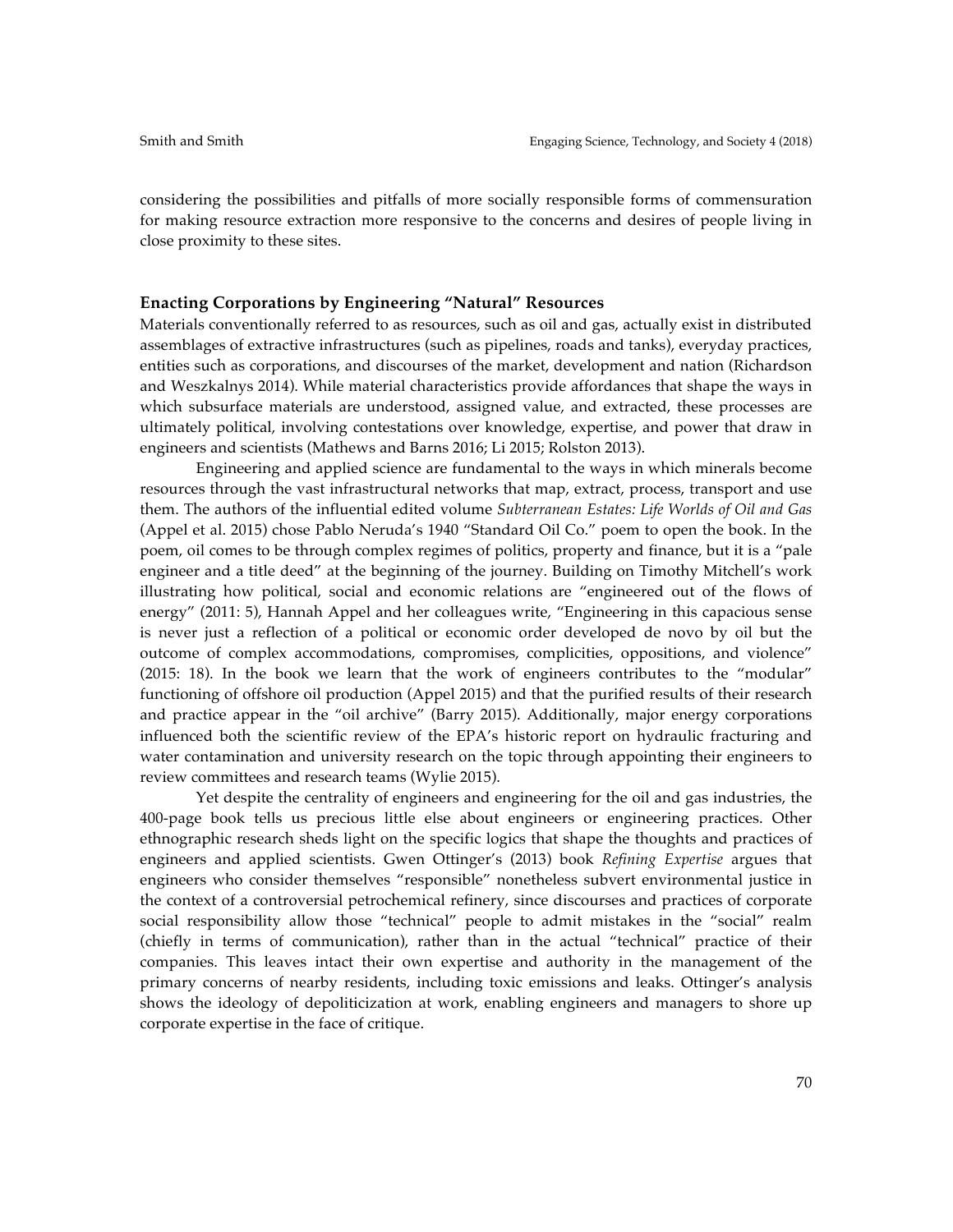In a similar vein, David Hughes (2017) critiques engineers and applied scientists for enabling the expansion of the oil industry and therefore remaining "complicit" in hastening the "great evil of dumping carbon dioxide into the skies" (2017: 14). Tracing the history of graphical representations of oil in the subsurface, he insightfully reveals a "vernacular science of hydrocarbon uplift" that naturalizes oil extraction (2017: 68): the petroleum geologists imagine their work to be liberating oil's "natural" desire to come to the surface, in contrast to the laborious extractive activities of mining that force minerals to the surface (2017: 65). Hughes identifies moral malfeasance in this practice and their profession more generally, writing, "the petro-geologists among my informants are in the wrong and doing wrong" (2017: 151). He unapologetically admits a "condescending, judgmental tone" (2017: 151) when analyzing his interviewees and fieldwork data, arguing that his perspective is warranted by the grave dangers of climate change.

For Hughes, engineers and applied scientists are primarily motivated by neoliberal logics of contemporary capitalism and the drive for profit. But we should take caution before presenting monolithic portrayals of these professionals as mere conduits for carbon capitalism. The engineering profession is indeed powerful, but it is also fraught with its own internal tensions and contradictions. Fabiana Li (2011, 2015), for example, shows that engineers in Peru who work for major mining companies do privilege the profitability of their corporate employers when planning mines and dealing with community conflicts, especially when they work in management positions. But she also points out that these mining companies employ engineering consultants in order to capitalize on their expertise in a particular area. These engineers are not wholly defined by the interests of capital, and attempt to weave "good practices" into their recommendations to the companies.

Li shows, however, that these engineers frequently find themselves limited in their ability to force a company's hand because of the structural conditions of their work. Because they are limited to particular projects, they rarely get to see the "complete picture," in the words of one of her interviewees. Moreover, they are asked to bring their expertise to bear on questions of *how* things should be done, not *whether* they should be done, as one engineer explained: "As consultants, we limit ourselves to the question that is put to us." In that case, "the question was 'How much water is there (in the watershed)?' His role was not to make a judgment on whether that amount was sufficient for the mine's processes, or to determine the mine's possible effects on water quantity for agricultural uses." Another was more direct: "We are engineers, and we are an engineering firm. Our commitment is to the client, and we have to help clients carry out their project. We [cannot] get fundamentalist with environmental themes" (2011: 64). Li's work stands out for bringing these internal contradictions in engineering to the fore of understanding how mining and community conflicts actually unfold.

The institutional location of engineers as corporate employees has facilitated the practice of otherwise critical scholars simplistically equating their interests with their employers. Anna Willow's (2014) research in Ohio, for example, documents the transformations that have accompanied the unconventional energy boom and altered residents' relationships with landscapes that are increasingly understood as untrustable. Yet when industry or company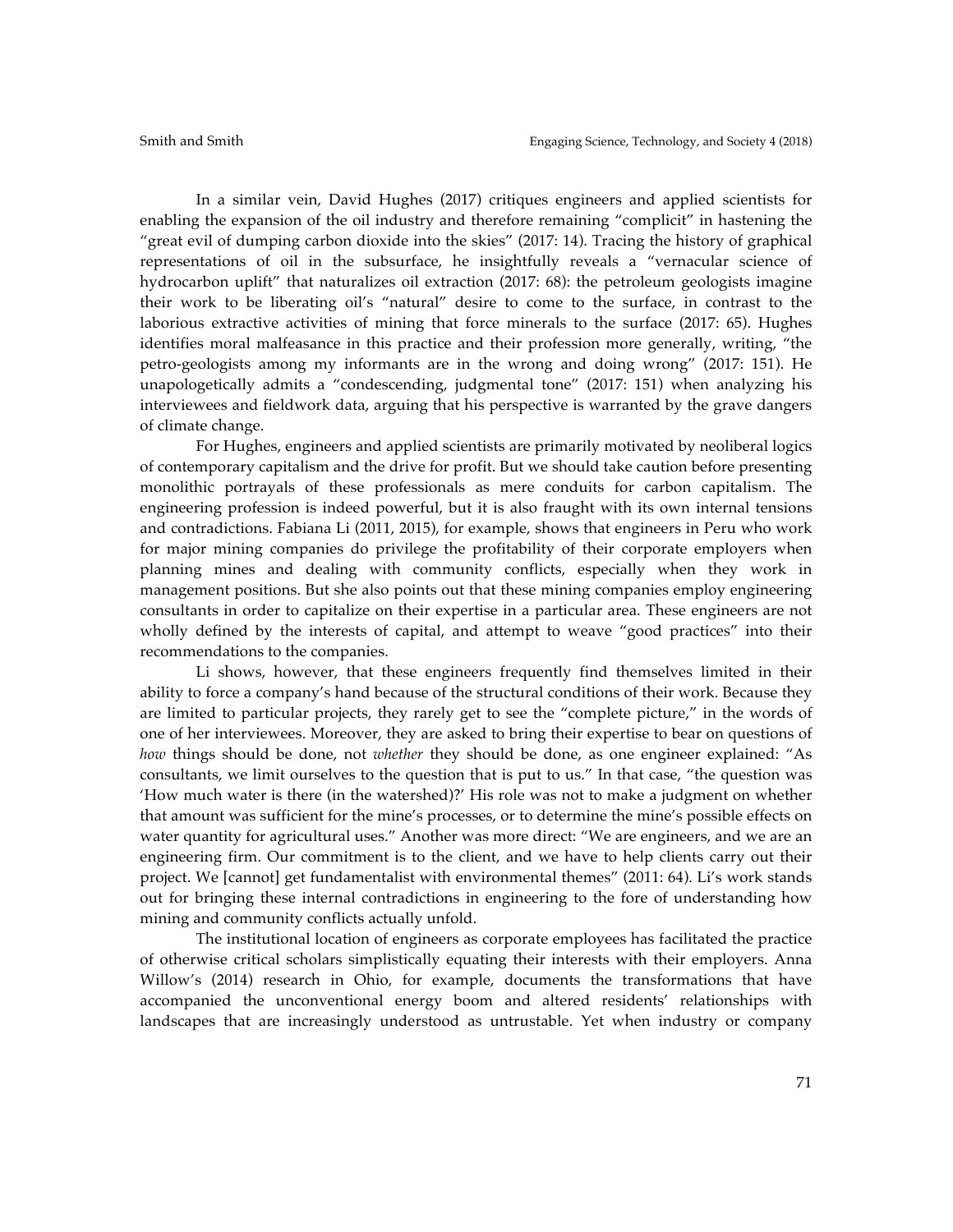personnel refused to be interviewed or were unresponsive to interview requests, she chose to review and code "publicly available statements that addressed social and environmental aspects of corporate sustainability" (2014: 58) in the same manner as the interviews she conducted with residents. Willow suggests that these documents are representative of the views of the people who work for corporations: "Although a range of opinions is certain to exist among corporate employees, the oil and gas industry's general unwillingness to deviate from or complicate public communications suggests that most industry representatives are amenable to having their views represented through these channels" (2014: 58). Her approach may reveal how a team of employees in public relations departments, working under direction from upper management, represents their companies to a public audience, usually understood to be critical if not openly adversarial to their industry, but this should not be mistaken for individuals' thoughts about their employers or the industry in which they work.

Why might such reductive approaches to understanding engineers and engineering be acceptable to scholars in ways that they would otherwise find offensive if applied to the more traditional subjects of our research, such as the communities affected by mining and energy development? In part, the impetus to treat engineers and other corporate actors as vessels of their employers likely stems from a perceived alliance between the engineering profession and the interests of capital. There is some truth behind such a view, as engineers have long struggled for professional autonomy. In the US, the engineering profession developed in a way that transformed engineers from "builders of the system" to "servants of the system" and their corporate employers (Wisnioski 2012). David Noble shows that the advancement of the engineering profession was directly tied to the rise of large corporations in the late  $19<sup>th</sup>$  century, making the industrial corporation the "habitat of the professional engineer" and giving rise to "confusion and delusion" between business leadership, corporate employees, and their own scientific professional identity (1979: 43, 40). Edwin Layton's foundational *The Revolt of the Engineers: Social Responsibility and the American Engineering Profession* (1971) chronicles the subordination of the engineering profession to corporations in the first part of the  $20<sup>*</sup>$  century, concluding, "There can be little doubt that engineers derived substantial benefits from their alliance with business. But there was a danger that in gaining worldly things the engineering profession might have lost its own soul" (Layton 1971: 218).

However much the interests of the engineering profession and individual engineers have been tied to the business interests of their employers, it does not mean that engineers have been turned into corporate automatons, as ethnographic and historical research makes clear. In Li's account, engineers who describe themselves as interested in societal and environmental wellbeing depend on corporations to hire their consulting services, but they maintain a critical stance toward the mine's activities and find ways to work inside its institutional limitations. Reaching back to the 1960s, Matthew Wisnioski (2012) shows that some dissident US engineers articulated more radical arguments calling for engineering to promote societal wellbeing, but that the rhetoric of responsibility they espoused was coopted back by business.

The work of engineers does directly enable the expansion and operation of particular mining and energy companies as well as the industry as a whole. But this does not happen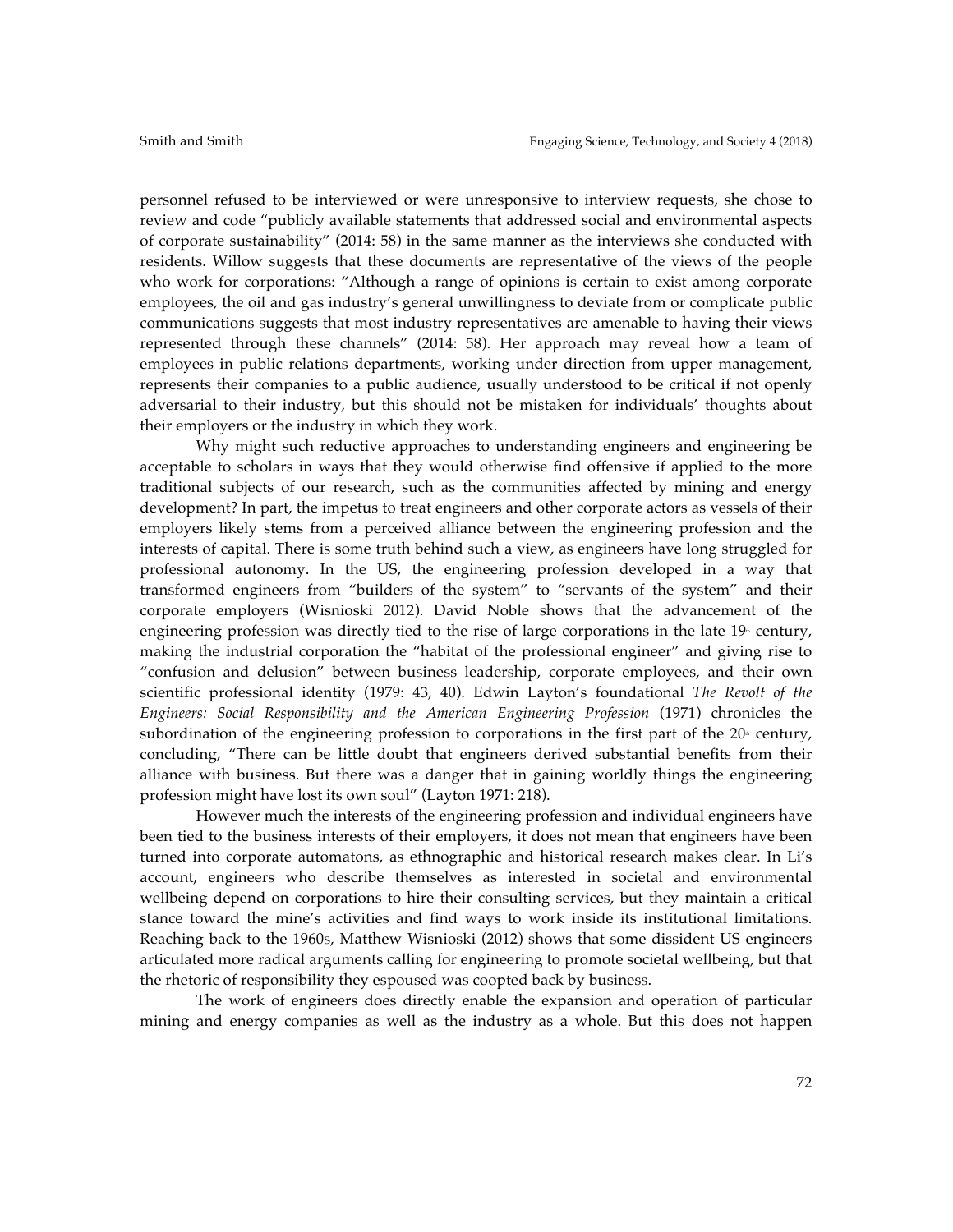without critique, hesitations, and missteps. Critical analyses of capitalism must go beyond attributing the power and authority of corporations to some "inexorable, expanding logic of capital" (Welker 2009: 166) in which the "concrete specificity of the industry itself has receded into a thin portrayal of a revenue-producing machine—a black box with predictable effects" (Appel 2012: 693). While there is political power in ascribing unitary personhood and agency to corporations, such as by holding a particular company legally responsible for negligence, doing so also hampers our ability to understand how and why harms happen. Following Marina Welker, corporations are not monolithic revenue-producing machines, but entities that are "inherently unstable and indeterminate, multiply authored, always in flux, and comprising both material and immaterial parts" (2014: 4). Corporations must therefore be *enacted*, and this performance can be amateurish, unconvincing or incomplete, depending on the actual people and practices in play (Kneas 2016, n.d.). Multiple and sometimes contradictory ideas and systems are made to "hang together" (Mol 2002) in a corporate form, with competing interests and logics resulting in corporations being enacted to different effects.

Engineers are central to the enactment of corporations, and these actors' own desires and practices do not always neatly conform with those of corporate managers and executives. In the pages that follow, we open up the black box of corporations to consider engineers as social actors in their own right, illuminating the contested politics of how resources "become" as these actors produce and transgress distinctions between the subsurface and surface.

## **"Two Different Worlds"**

The subsurface and surface are not self-evident, pre-existing domains of thought and practice, but are actively produced by the actors who engage them. In the case of a would-be copper mine in Ecuador, for example, David Kneas (2016) shows that corporate actors produced the subsoil as abundant in order to marshal support for the controversial mine they sought to open. By analyzing the ways in which company employees modified the block modeling and search radius techniques to estimate the potential copper reserves of the site, he shows that resource estimates are not a "thing, but a doing, an ensemble of performative actions that gesture towards the prospect of abundant subsoil copper" (2016: 69). In presentations to nearby residents, however, company representatives downplayed the scale of potential mining activities, emphasizing that they were in an exploratory stage that might not result in large-scale mining. To further garner local support, they constructed the above-ground region as suffering from irresponsible deforestation that only the mining company could halt. This case of the copper deposit—and junior mining firm—that failed to "become" bespeaks broader tensions in how the Ecuadorean subsurface is produced, as Kneas argues in this volume: politicians and geoscientists present conflicting views of the Ecuadorean subsurface as either part of or an exception to an unbroken Andean chain of resource abundance.

Our research suggests that the everyday enactments of companies and actors in the extractive sector actively produce the surface and subsurface as two distinct fields of practice and knowledge. People in the oil and gas business, for example, distinguish between "below ground"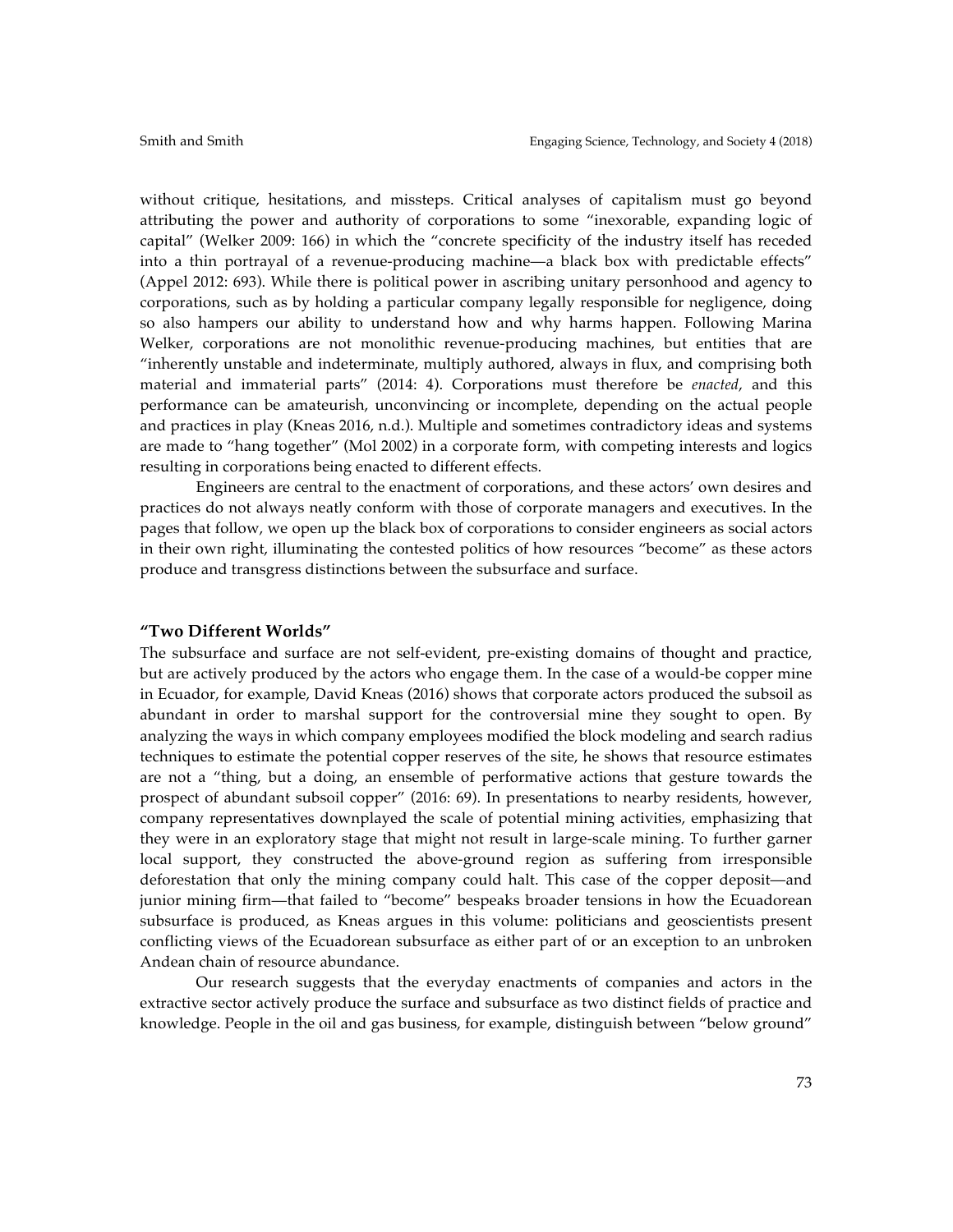and "above ground" risks, with the latter encompassing the span of Health, Safety, Security, Environment and Social Responsibility (HSSE-SR). One of our interviewees critiqued the everlengthening acronym for serving as the "bucket" into which technically-trained industry people "threw everything having to do with human beings." These distinctions are institutionally reinforced through reporting chains and work groups: most companies have dedicated community and government relations teams comprised of people with social science backgrounds that report up a different chain of command than do the production, drilling and completion teams that are comprised of petroleum and other engineers and applied scientists.

The majority of our interviewees distinguished the "above ground" and "below ground" personnel and activities of the company as being characterized by different approaches to understanding and solving problems. A geological engineer named Matt exemplified the views of the majority of the engineers and applied scientists we interviewed. "Land people are not very quantitative at all. They negotiate things, and they're working to improve our relationships with surface owners and mineral owners." In contrast, engineers just want to know the "value of a decision." He explained, "We [engineers] know there's a way to quantify this" even when the land people "can't be pinned down… So usually it's the reservoir engineer team at the time sits around and we just decide, we come up with ways to quantify some of those intangibles." Matt also acknowledged, however, that there were limits to this generalization and that he might be "over-quantifying" the "engineer types," saying, "Even amongst my [engineering] coworkers, there's people who just believe in social license as a good thing." But he reinforced the necessity and value of trying to make these quantifications by concluding, "People like myself, I always think there's a dollar figure you can put on everything that you do."

Even engineers who hold a great deal of respect for stakeholder teams emphasize differences between "social" and "technical" work. Ryan's career trajectory was unique; he spent time on the stakeholder relationships team for a major oil and gas operator in Colorado after working as an operations geologist for the same company. In that initial position, he was the "eyes underground" while the field crew was drilling a new well, interpreting the data streaming in from the drill bit to determine what kind of material they were drilling through in order to "geosteer" the drill to the correct location. His job was essential for the entire operation. Missing the correct location for the well would cost the company millions of dollars in a lost investment. While the drilling plans were based on models generated from core samples, there was always a chance that the actual underground would differ since the formation rises and dips and is punctuated with faults. Ryan became adept at determining which kind of rock the crew was drilling based on a stream of numbers that were fed to his computer screen in real time, at the same time as he came to appreciate the expert knowledge of the drillers, since they would often feel when they encountered something unexpected before it appeared on his screen. His passion for the underground was unmistakable, as he talked at length about his love for all things subsurface.

When oil and gas prices slumped in 2016 and drilling activity almost ceased to a halt, he was transferred to the stakeholder engagement team, where he served as the only member with a science and engineering background (though he also enjoyed his liberal arts courses as an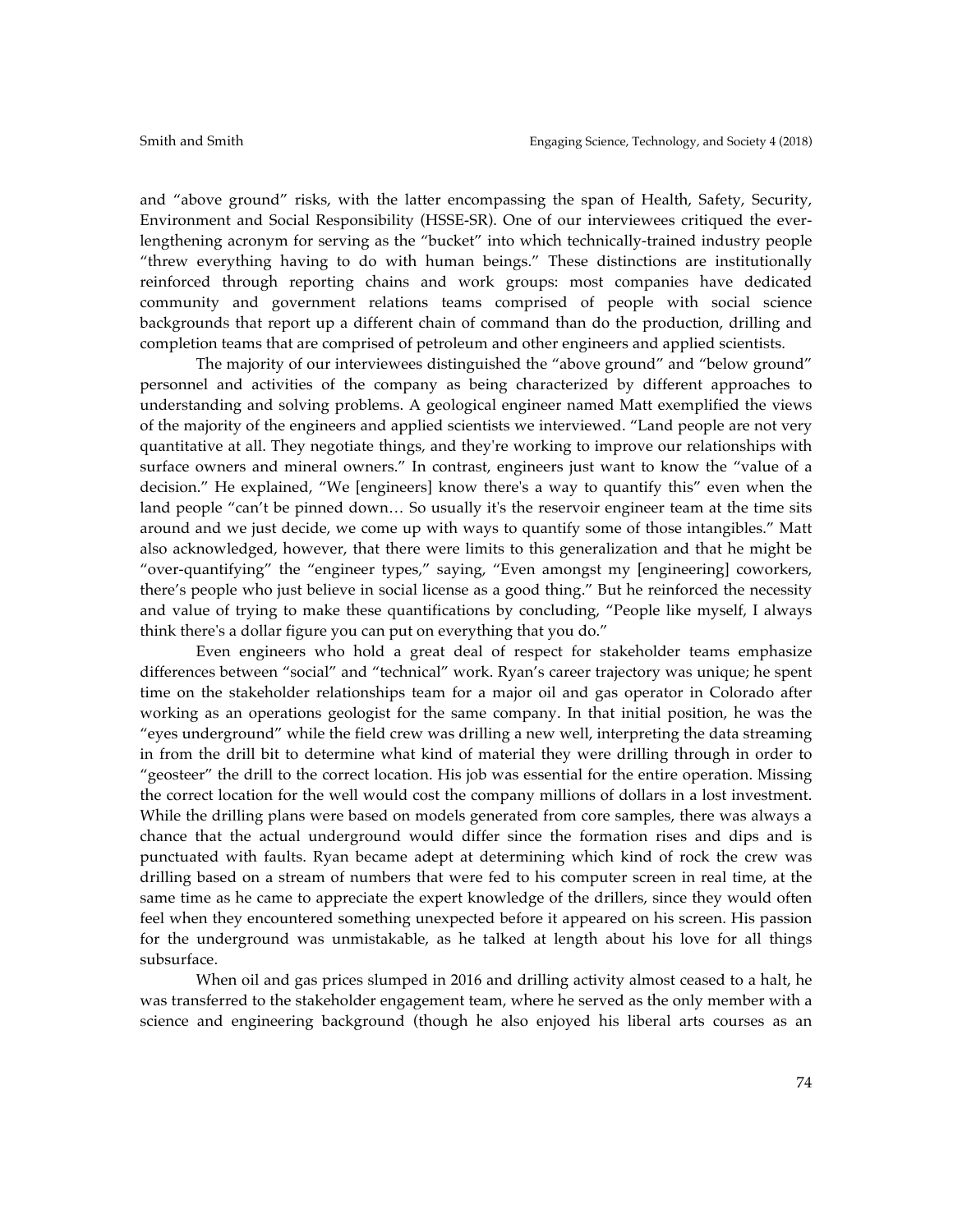undergraduate). When discussing his unique career trajectory, he distinguished the subsurface as being "all about numbers, very quantitative and scientific" in comparison with the surface, which is "all qualitative" and requires a lot of listening to stakeholders to understand "exactly what their concern is" in order to address it, as well as to "identify the times you just need to listen." He distinguished a "numerical subsurface" from a "non-numerical" surface. In terms of the data and markers of success that characterized both capacities, his geological work had "clear attributes," whereas he wondered how to measure success in his stakeholder engagement work: How do you measure feelings and thoughts? For him, doing so exceeded the more conventional metrics he used to understand the subsurface calculations.

## **Commensuration: Numbers and Narratives**

Moving between the subsurface and surface concerns prompted engineers and applied scientists like Matt and Ryan to question how these two domains—socially constructed as distinct if not oppositional—could be made legible and perhaps even responsive to one another. These concerns infused both their own professional practice and the institutional spaces in which "above ground" and "below ground" experts directly engage one another. In response to community conflicts in Colorado, for example, engineering and community relations experts sit in a room together to analyze the opportunities and challenges of new fields, understood not just in their geologic and economic characteristics but also in their social and political ones. "You cannot assess the viability of a new development without understanding who lives there," explained an engineer who had moved into management. "The biggest challenge is not discovering new resources but figuring out how you manage the social component to make sure you can get them out of the ground."

Communicating risks and opportunities from the perspective of different disciplinary expertise involves the practice of what Li (2011, 2015) terms *commensuration:* the process of making entities and values comparable with one another. In her work, she focused on the ways in which scientists and engineers translate a project's impacts into measurable, quantifiable data. Commensuration was central to the work of the Peruvian engineers she studied, as they weighed different pollution mitigation plans or compensated villagers for lost water. "Implicit in this approach," Li argues, "is an attempt to separate the 'technical' work of engineers from 'social' and 'ecological' considerations" (2011: 64). Despite those limitations, the equivalences that are central to their work can be contested by the people affected by it, illuminating "what falls outside of market and rational calculation" and the ways in which these spur "new relations of collaboration and antagonism" (2015: 25). As Li shows, making things like sacred mountains and water sources "incommensurable" is a powerful tool for limiting industry. Her work illustrates how resources like mineral deposits or sacred sites do not simply exist, but become through contested practices of commensuration, to which engineering and applied science are key.

Commensuration was clearly a part of the everyday working lives of the engineers we interviewed. Matt, who had worked his way into management, recounted the complex negotiations at play in his company's decisions to plug wells, taking them out of production,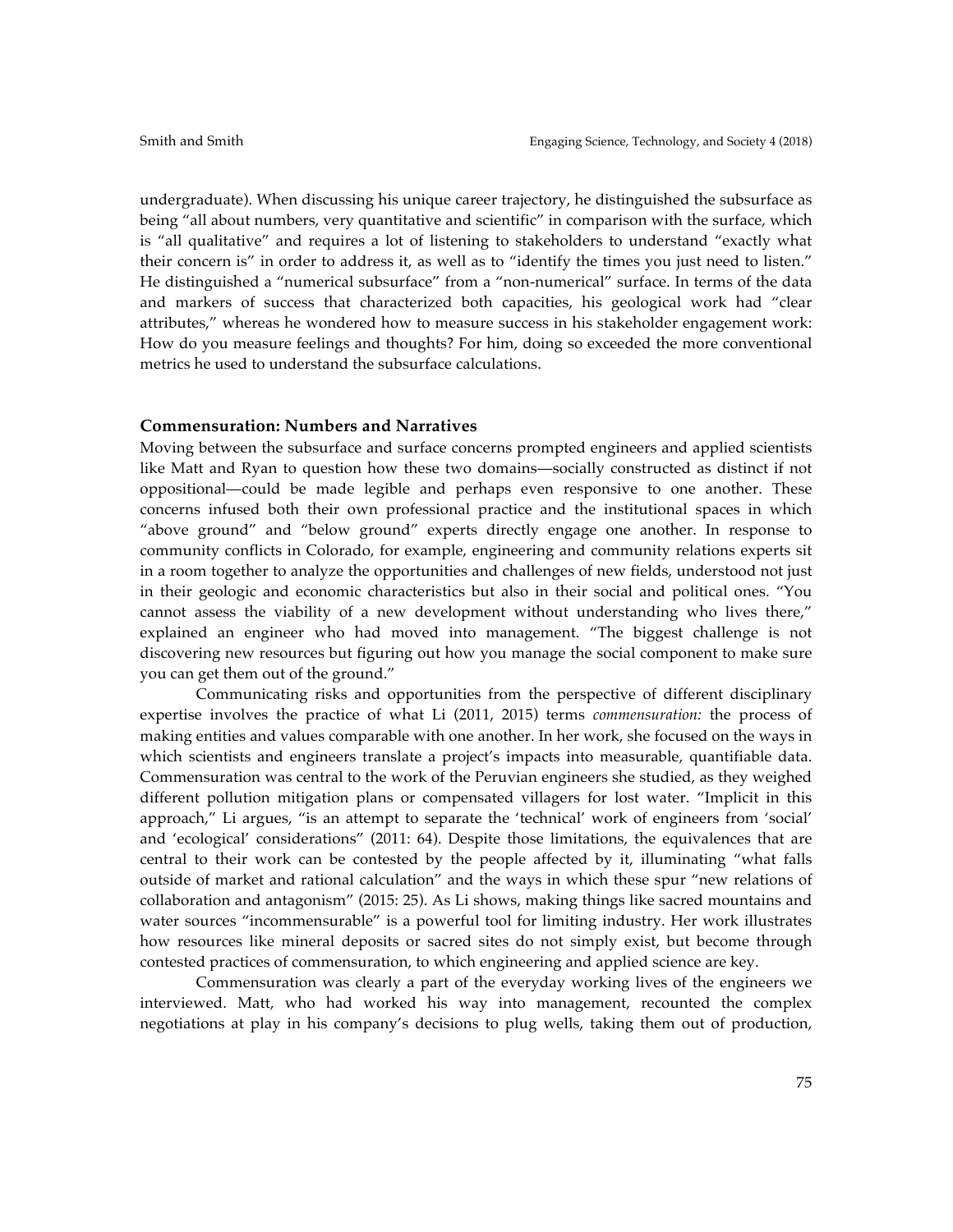often in order to gain a "social" benefit in terms of improved relationships with landowners and communities. "It's also not worth the time, typically, to have a well that bothers a surface owner and doesn't make much value for the company," he said. He described two groups of people involved in those negotiations: the production and reservoir engineers and the landmen, who manage social relationships and negotiate legal rights with landowners. "It's two: people who are interacting directly with the owners versus the people who are in charge of the decision of the value and protecting the value to the company. And so, and they can be at odds, but it's everyone's job is to drive value, so you have to kind of come to agreement at some point." In his mind, those agreements boiled down to putting a dollar value on the relationship. "How many new wells can you drill based off getting rid of this old well?" Here commensuration appears as the expertise of engineers.

A petroleum engineer named Aaron dedicated a substantial part of his career to broadening the ways in which social concerns could be translated to technical teams beyond crude financial calculations. The impetus for his work came from seeing that the below ground people either struggled to integrate or did not desire to integrate information from the stakeholder relations team into their technical work of planning fields, siting specific wells, or coordinating the activities surrounding that well, such as the hours of operation, flow of truck traffic or schedule of deliveries. While working on the stakeholder relationships team, he and his coworkers developed maps and models to serve as visual aids to help their "technical" colleagues make more socially informed and responsive decisions. These included maps of complaint locations; charts showing the time of day/night of calls to their grievance line; charts distinguishing types of calls into their hotline (e.g. complaints versus requests for information); and GIS layers of schools, hospitals, and other key places that should be avoided when siting wells. He explained:

If we went and spoke narrative about someone who couldn't sleep at night, there's nothing that a drilling engineer can do with a narrative… They don't become more efficient drilling a well from narrative. They don't control costs by narrative. Nothing happens in their world in just talking. They have to look at data, analyze it, and then make an action to it. It's the exact same thing. So we didn't have a narrative around the noise of rig activities at night. We showed a graph of complaints and time of day and it said, "The common element in this is you are delivering the steel pipe at 3:00 in the morning. Do we have to do that?" [They would reply] "Well, no. We could deliver it at 3:00 in the afternoon." You could've spun that narrative and it wouldn't have mattered. It wouldn't have sunk in and attached to people. When you showed them the data, and then provided the context, you nailed it. Or if you showed the map exhibit and your rig A over here has these complaints, and rig B has no complaints, here's the proof that it's related to rig A and it's not some other company's rig. It's your rig and it's this specific item.

When Aaron said, "It's the same exact thing," he is referring to his team's ability to turn "narrative" into "data" that can be understood and engaged by people more skilled and comfortable with quantitative information. These tools helped engineers see the patterns and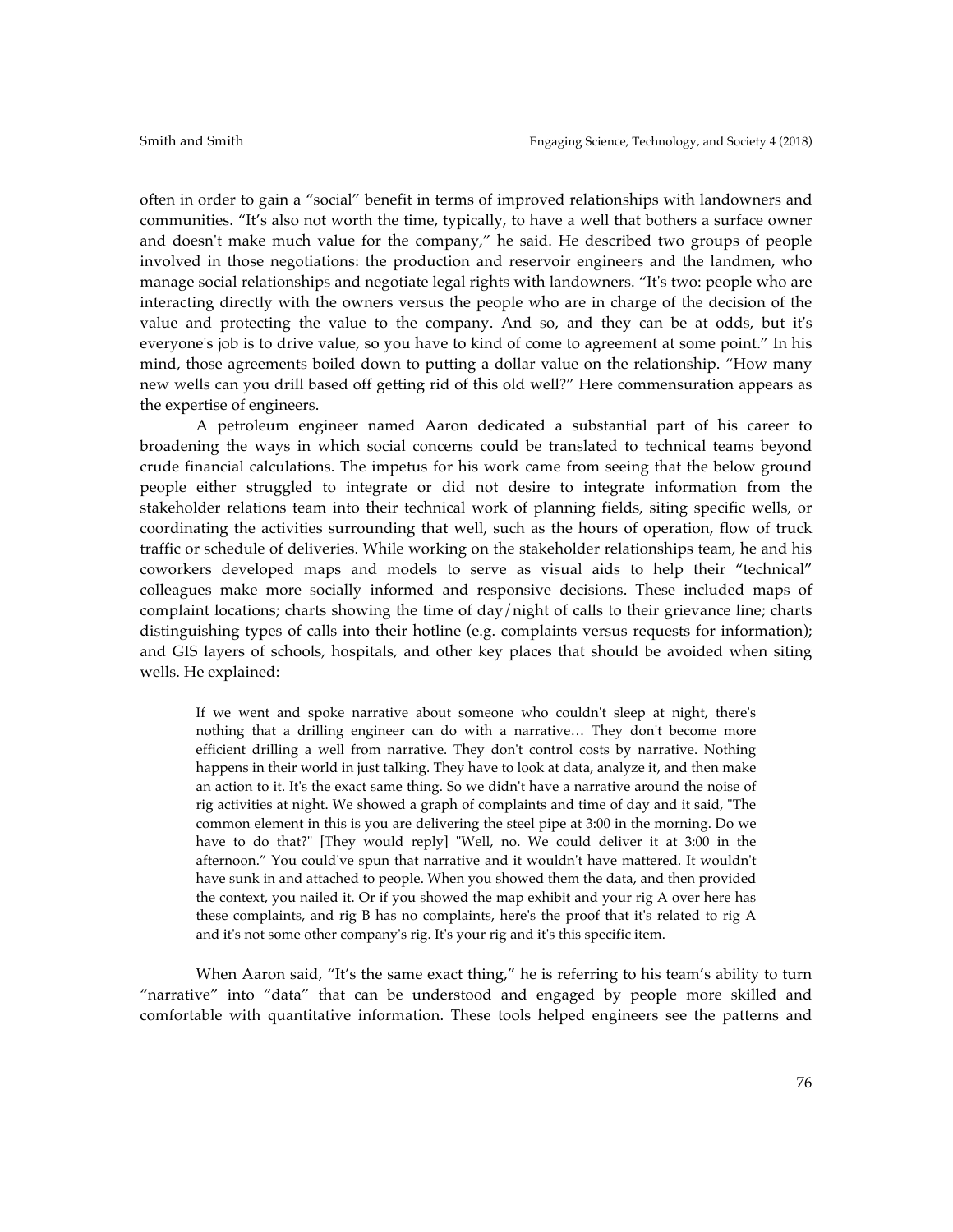common themes in the narratives that the stakeholder team heard day in and day out. By creating graphs and charts, his team was able to carve a space for engineers to change their professional practice in ways that improved stakeholder relationships.

This translation, however, was asymmetrical. For Aaron to bridge the entrenched divide between the technical and social inside of his company, he had to make qualitative data "speak the language" of quantitative representation to allow for alignment of views:

That's the power of those exhibits and that's one of the ways that the technical person can participate in this is to help the socially-oriented, the communications major, the sociologist, convert their world, translate their world into something that the oil and gas operative, technical person, blue collar team member can do something with… The power of a map isn't that all the dots are accounted for. The power of a graph isn't that the trend is up. The power is that all of us who are looking at it have the same conclusion of what is going on. We all agree that those are the sum total of the dots.

One of the reasons this approach is compelling for Aaron and his below ground coworkers is that it helps them identify specific causes of social problems that might otherwise appear irrational, unpredictable or arbitrary, allowing them to formulate solutions that are more likely to result in community acceptance. This approach resonates with root cause analysis, a familiar exercise to engineers and applied scientists accustomed to identifying the causes of events like equipment failure. According to Aaron, "The power for the internal people is to dissect, 'Why did that generate that, and can we be aware of that as we go to plan the next piece, the next step? Can we be better when we plan the next step?'" The idea that there is a discoverable, underlying pattern of community conflicts means that they can be prevented in the future. This is a powerful argument that serves as a safeguard against accusations that would devalue the work of community relations teams such as his own: if conflicts are random, the logic goes, companies should not waste their time investing in preventing them in the first place.

While Aaron achieved a great deal of success with his mapping and modeling techniques, other engineers and applied scientists were wary that creating compelling patterns of "social data" also required smoothing out the inconsistencies and unpredictabilities of human thought and behavior, giving a false impression that "social risks" can be managed in the same way as "technical" ones. In other words, they worried that making above ground risks understandable to their below ground workers could erase the unique expertise required of working with people. Ryan, for example, expressed reservations about translating the "qualitative" concerns of stakeholders into the "quantitative" language preferred by the engineers in his company. When asked if it were possible or valuable to identify patterns in stakeholder perceptions or feelings in ways that were similar to how people did so for the underground, Ryan emphatically insisted that operating in these two very different domains required two very different skill sets. "People aren't numbers," he said. They have "feelings, thoughts, minds. Motives. Emotions." Then he illustrated his point about the unpredictability of people by telling a story about how he and his team were surprised by a neighborhood resident who they guessed was going to be the type that would submit complaints to them and to the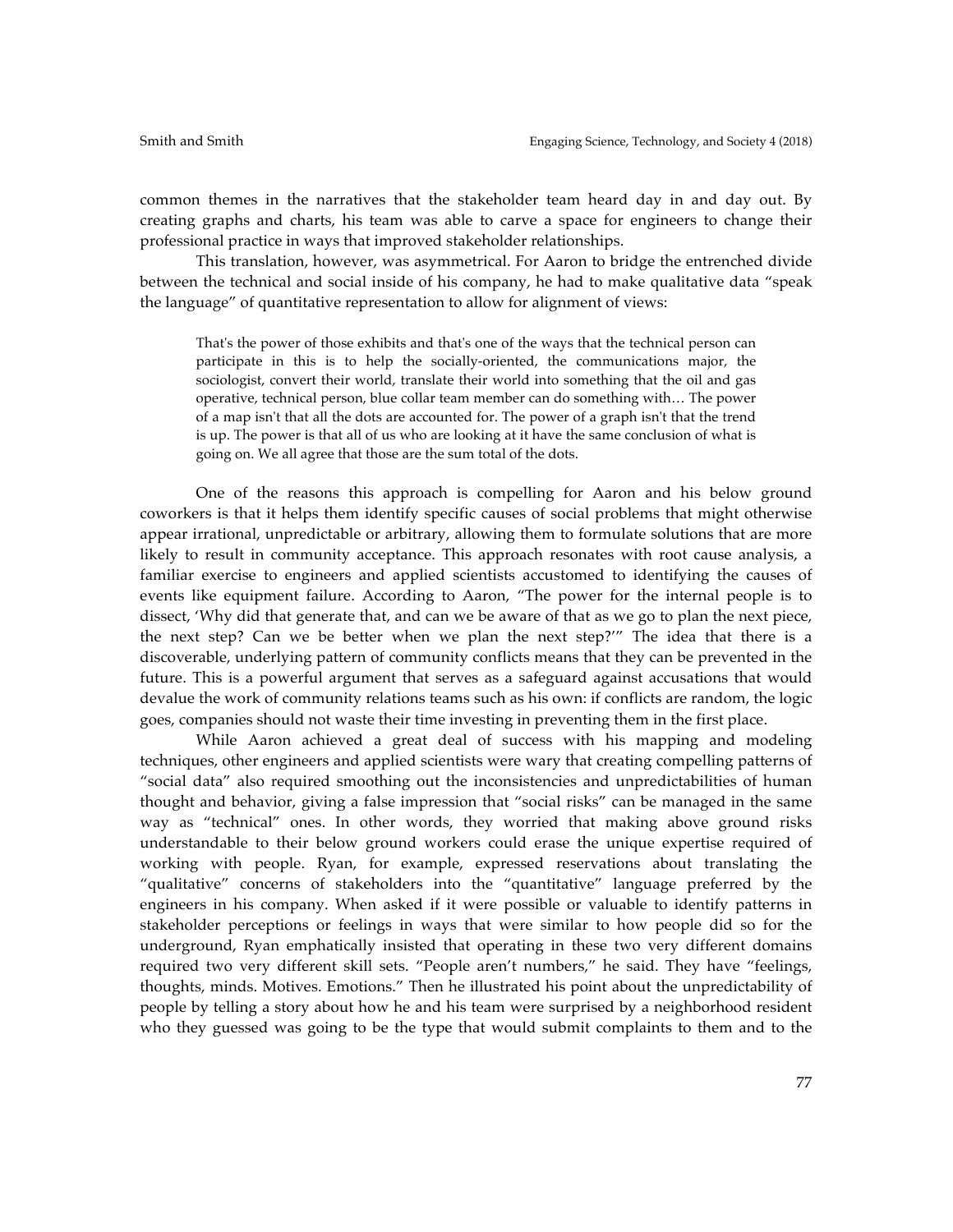state, but so far had said nothing. He strongly felt that if representatives of the oil and gas industry engaged social problems in the same way that they approached engineering problems, they would "propagate the problem further" because they would appear to be tone deaf to the actual complexities and sensitivities of working with people. Whereas Aaron emphasized the power of packaging "narrative" data into graphical and numerical forms familiar and digestible to engineers so that they can make decisions that are responsive to community concerns, Ryan worried that such commensuration erases the uncertainties—and their expertise in managing them—inherent in the stakeholder team's work.

Ryan's critique of engineers being intolerant of uncertainties—and therefore a bad fit for stakeholder engagement—was a familiar refrain among some of the applied scientists we interviewed. A geologist named Nicki said that in her experience, the biggest difference between them was that "engineers think very linearly and can't tolerate ambiguity, whereas geologists are willing to admit, and have to admit, that what they are doing is making educated guesses." For her, dealing with the underground raised inherent ambiguities. "There is never a right answer, no way to know for sure. You are observing processes that happen deep in the crust of the earth and that you can't observe directly. You make inferences." She explained that whereas the task of a geologist is to "justify your guess," for engineers, "there is one right answer, and it's *gospel.*" She viewed engineers as unreasonably attached to false senses of certainty belied by her work as a geologist. Like Ryan, she suggested that respect for unpredictability in the subsurface can predispose one to tolerate ambiguity in understanding human relationships.

Negotiating uncertainty is a key component of scientific practice (Barnes 2016). Martin Espig and Kim de Rijke (2016) go even farther, arguing that engineers and applied scientists encounter "an almost omnipresent engagement with limited knowledge, uncertainty, and risk" during the everyday course of their work in coal seam gas development in northeastern Australia (6). The way they encounter and understand risk differs substantially from the ways in which people who live in close proximity to wells do; unlike the residents, engineers have a more abstract and less material, embodied understanding of risk and its social and environmental consequences. Espig and de Rijke raise the concern that if industry professionals treat uncertainties as an integral part of business as usual, it normalizes them.

In making the above ground legible to below ground experts, Aaron and his team are like other modelers and must make compromises, recognizing that the patterns they identify are "approximations of approximations" (O'Reilly 2016: 41). Yet for our interviewees, making visible the inherent constraints, unique biographies, and specific purposes of models (Mathews and Barnes 2016) threatens to delegitimize them in the eyes of their engineering and applied science coworkers, who value data they consider objective. It is no accident that the seduction of objectivity pervades the oil and gas industry, whose management as well as workforce is comprised primarily of engineers and applied scientists. Indeed, presenting necessarily messy and complex operational data as seemingly unambiguous science was a key strategy through which Schlumberger became the world's largest oilfield service company (Bowker 1994). The challenge for Aaron, his team, and their kindred spirits we met boils down to translating qualitative information into legible quantitative forms. To shape the practice of their "below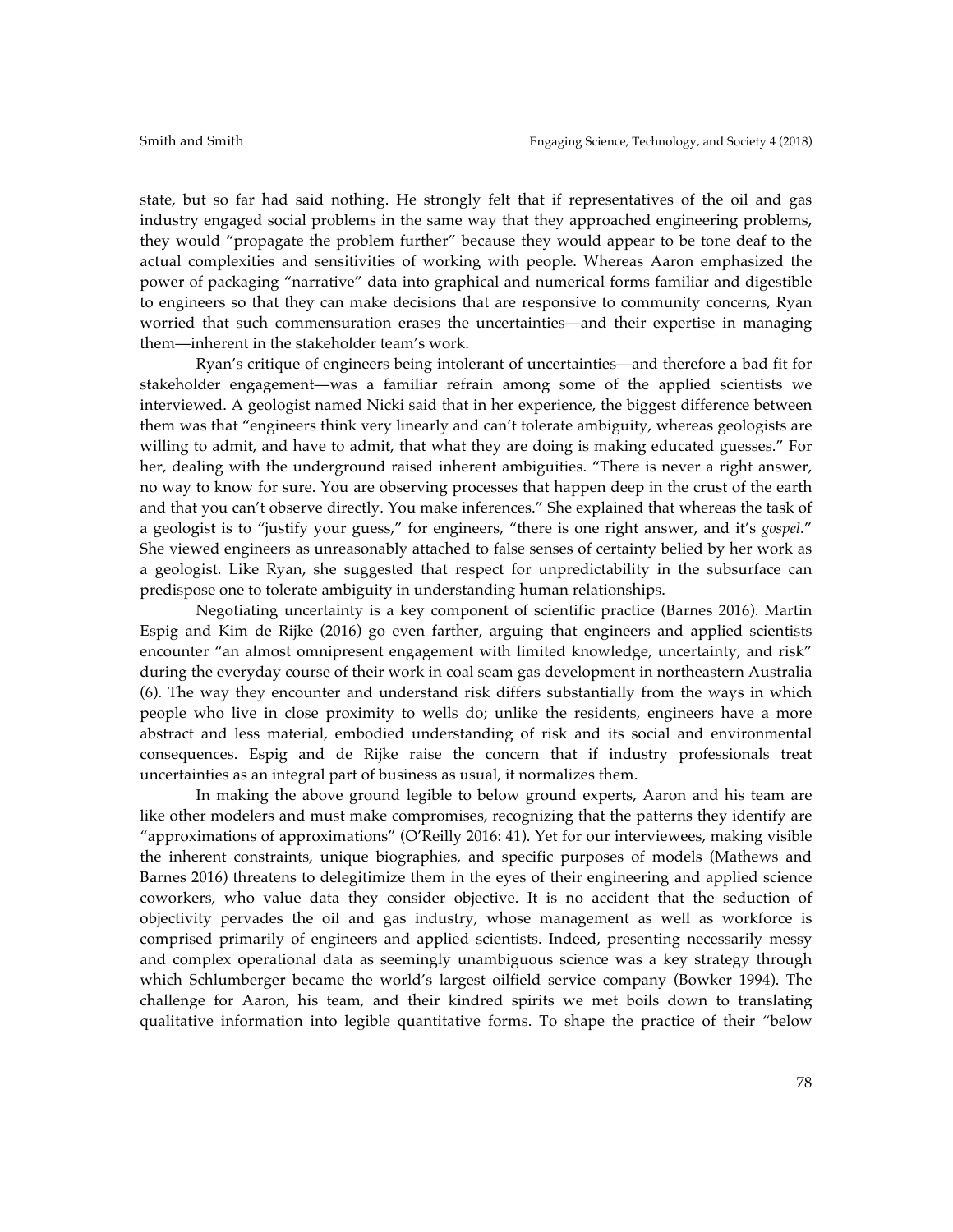ground" coworkers, this translation must be done in a way that borrows from the perspectives and tools familiar to people with a technical background so that it is compelling to them. The lingering question is how to accomplish that translation without simultaneously giving a false sense of certainty, which does not reflect the actual vagaries of human experiences, nor the unique skills and expertise of the people who have dedicated their professional lives to navigating those complexities.

#### **Conclusion**

Engineers play a central role in natural resource development. Their decisions shape both the small details and large contours of how that development happens, from siting wells to selecting the technologies used to drill them. Understanding and intervening into contemporary debates about resource extraction thus requires engaging the engineers and applied scientists who form the backbones of these industries. "Engineers have escaped attention… because they are rarely considered to be distinct and worthy cultural subjects when compared to scientists, intellectuals, or artists" (Wisnioski 2012: 8). Social science research on extraction too often treats engineers as "people without culture" (Rosaldo 1988), despite careful ethnographic and historical attention to the cultural construction of engineers and engineering practice in STS (e.g. Downey 2009; Downey et al. 2007; Downey and Lucena 2005; Lucena 2007, 2009; and the entire peer-reviewed journal *Engineering Studies*).

While engaged scholars should critique and intervene in the production of harms, the danger rests in presenting a monolithic portrayal of an internally complex field. In the US, the majority of engineers do work for corporations, but that does not mean that their thoughts and practices are subsumed by their employers. Rather than simply serving as empty vessels to be filled with already existing corporate discourses, engineers and their coworkers *enact* corporations through their everyday practice (Welker 2014). That practice is shot through with tensions among and between different disciplines, institutional teams, and employees.

These tensions were evident in our research in Colorado, where community conflicts prompted engineers to consider how subsurface resource production can be done in a way that is responsive to the concerns of the people most directly impacted by it. Community conflicts challenged each of them to see the technical and social, the quantitative and qualitative, the below ground and above ground as interlinked domains. Yet they expressed different levels of reservation about the practices of commensuration through which they translated between these domains. For Matt, commensuration was a necessary part of his work strategically planning the initiation and retirement of activities, as it made it possible for him to assign a dollar value to a relationship with a landowner. Nicki agreed that erasing the ambiguities through commensuration was part and parcel of engineering. For Aaron, commensuration was a powerful tool to get otherwise unreceptive coworkers to integrate community concerns and desires into the ways in which wells were planned, drilled and managed. Ryan also saw the value of commensuration, but stressed that it was an imperfect strategy for making oil and gas activity responsive to the people it affected. He, more than anyone, critiqued the asymmetries of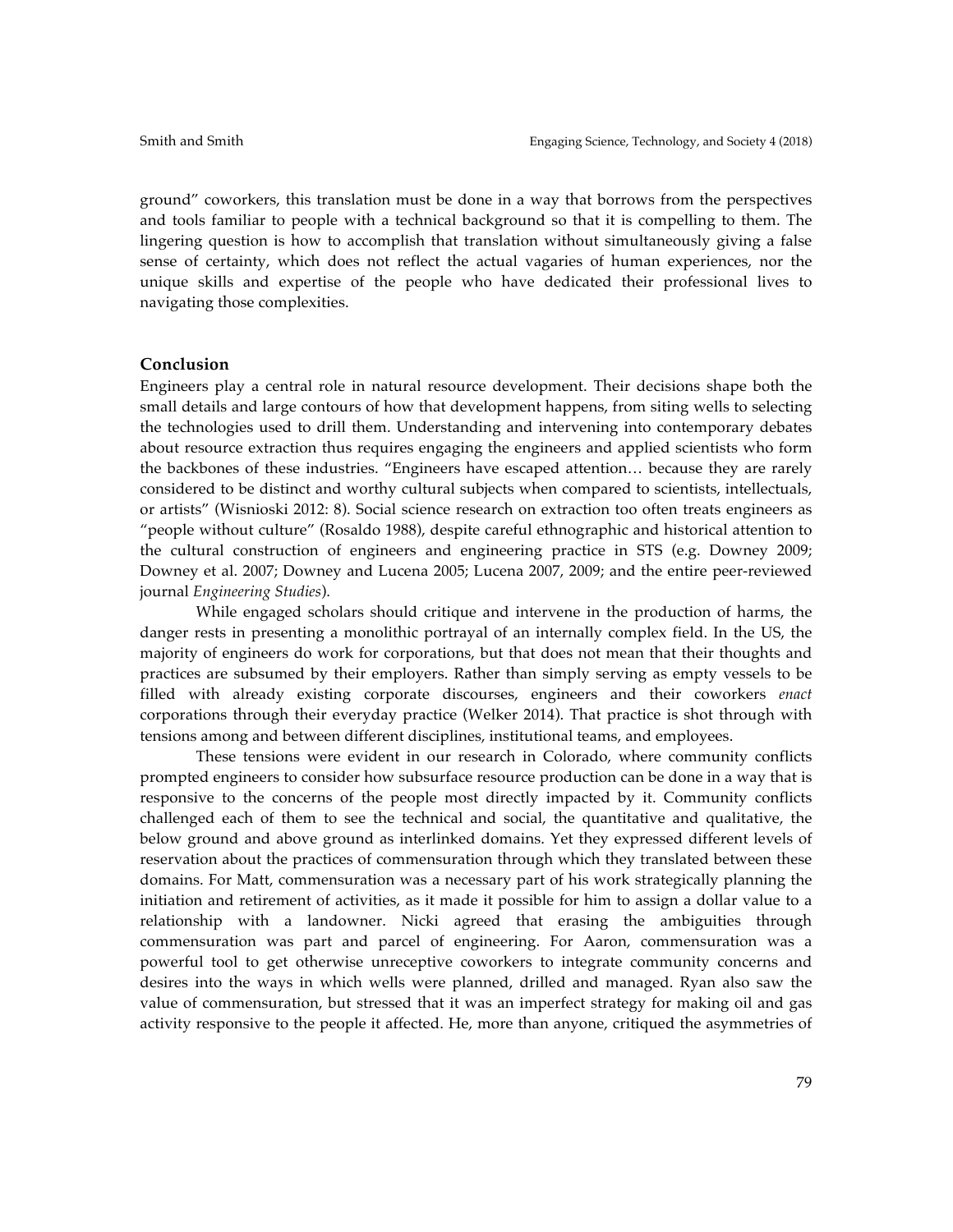the translation that happened between the teams: qualitative information had to be turned into quantitative data, not the other way around.

Despite their differing views on the appropriateness and efficacy of commensuration, the ways in which these engineers engaged in this practice add a missing perspective to Li's original conceptualization of the concept. Whereas Li found that commensuration can depoliticize the decisions undergirding resource extraction, the engineers and applied scientists we came to know engaged in this practice in overtly political ways, with the aim of making resource extraction more responsive to the concerns of the people most affected by it. Even though much scholarship demonstrates how quantification can enact violence through abstraction, it can also open up other possibilities for change in which "counting" empowers "countering" resource extraction (Hebert and Brock 2017). In our case, the engineers counted and made visible (through maps and charts) residents' criticisms of unconventional oil and gas activity, with the aim of changing their coworkers' practices to be more accommodating of local fears and desires.

While ostensibly making resource extraction more responsible, this kind of "conscious capitalism" also ultimately furthers the expansion of industry and its moral authority rather than limiting it (see also Rajak 2011)––a central conundrum navigated by our interviewees. Some took a more instrumental view of the "social license to operate," valuing community acceptance as a strategy for reducing social risk and ultimately making their companies more profitable. Others felt strongly that businesses should be accountable to prevailing local desires, even if it meant sacrificing profitability, for example, by placing some locations with special social or environmental significance off limits for development. Yet those who advocated for a more profound reimagining of relationships among corporations and communities frequently found that they had to justify the importance of good community relations to their coworkers and managers by appealing to the business case for corporate social responsibility––that "doing the right thing" ultimately enhances profitability––as social scientists have found more broadly in the mining industry (Davis and Franks 2014, Kemp and Owen 2013).

Despite the stronghold of the profit motive for responsible practice, our research sheds light on a crucial transformation in engineering practice that opens up possibilities to reimagine relationships among the mining and energy industries and the people affected by them. In companies like the ones employing Aaron, Ryan, Matt, and Nicki, community conflicts have prompted a redefinition of what it means to engineer: being able to see, analyze and engage the surface and subsurface simultaneously, as two interconnected and mutually influencing domains. In their work, these engineers and applied scientists sought to make the consequences of extraction for communities visible to and understandable by their coworkers so that these concerns could be addressed in the production process itself. These activities constitute a potentially more transformative practice of corporate social responsibility: going beyond glossy public relations materials and employee volunteering activities to redefine the role of engineers and engineering to include being responsive to the interests, concerns, and desires of the people affected by their work.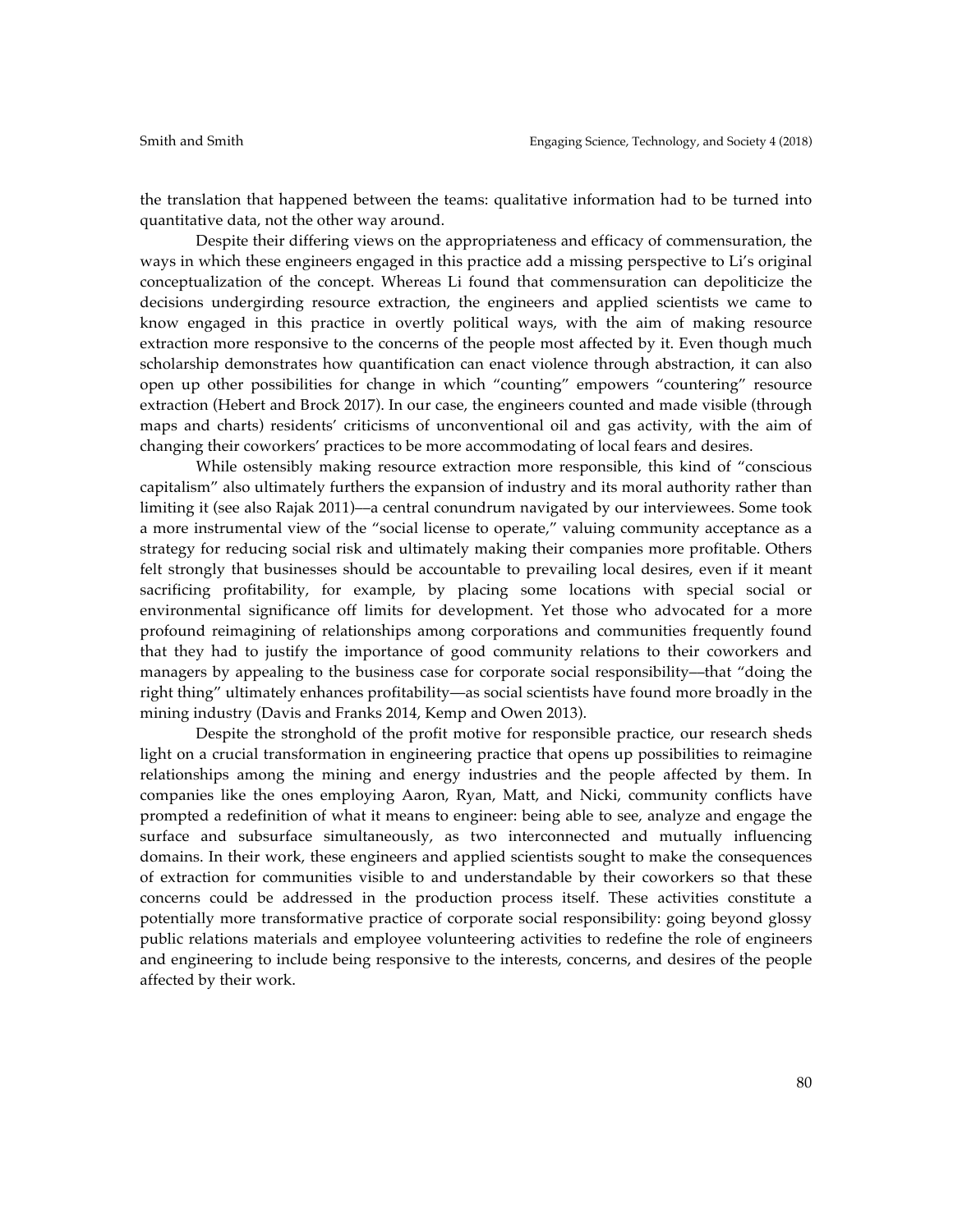### **Acknowledgements**

The authors gratefully acknowledge each of the engineers and applied scientists who made the research possible, as well as the reviewers and editors who provided generative feedback on the article. The research was funded by the National Science Foundation Award 1632651 through the Division of Social and Economic Sciences and the Cultivating Cultures for Ethical STEM program. Any opinions, findings, and conclusions or recommendations expressed in this material are those of the authors and do not necessarily reflect the views of the National Science Foundation.

#### **Author Biography**

Jessica M. Smith is an anthropologist and Associate Professor in the Engineering, Design & Society Division at the Colorado School of Mines. Her research focuses around the mining and energy industries, with particular emphasis in corporate social responsibility, engineers and engineering education, labor, and gender. She is the author of *Mining Coal and Undermining Gender: Rhythms of Work and Family in the American West* (Rutgers University Press, 2014), which was funded by the National Endowment for the Humanities and the National Science Foundation.

#### **Author Biography**

Nicole M. Smith is an anthropologist and Assistant Professor in the Mining Engineering Department at the Colorado School of Mines. Her current research focuses on artisanal and small-scale mining; mining, sustainability, and social responsibility; and engineering education.

#### **References**

- Appel, Hannah, Arthur Mason, and Michael Watts, eds. 2015. *Subterranean Estates: Life Worlds of Oil and Gas*. 1 edition. Ithaca London: Cornell University Press.
- Appel, Hannah. 2012. "Offshore Work: Oil, Modularity, and the How of Capitalism in Equatorial Guinea." *American Ethnologist* 39 (4): 692–709.
- Bakker, Karen, and Gavin Bridge. 2006. "Material Worlds? Resource Geographies and the 'Matter of Nature.'" *Progress in Human Geography* 30 (1): 5–27.
- Barnes, Jessica. 2016. "Uncertainty in the Signal: Modelling Egypt's Water Futures." *Journal of the Royal Anthropological Institute* 22 (S1): 46–66.
- Bowker, Geoffrey. 1994. Science on the Run: Information Management and Industrial Geophysics at Schlumberger, 1920-1940. Cambridge: MIT Press.
- Cech, Erin A. 2013. "The (Mis)Framing of Social Justice: Why Meritocracy and Depoliticization Hinder Engineers' Ability to Think About Social Injustices," in *Engineering Education for Social Justice: Critical Explorations and Opportunities,* edited by Juan Lucena. New York: Springer. Pp. 67-84.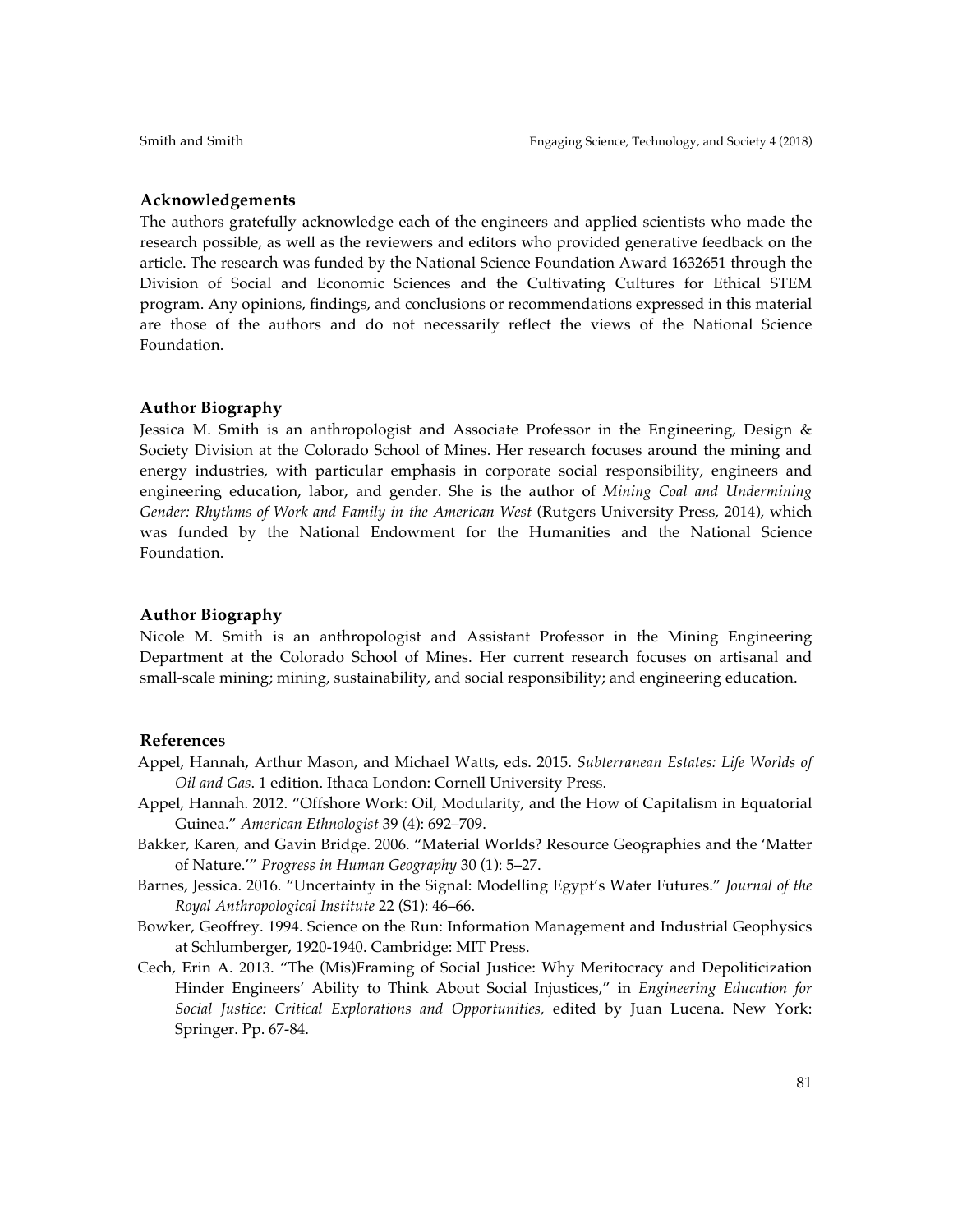Davis, Rachel, and David Franks. 2014. Costs of Company-Community Conflict in the Extractive Sector. Corporate Social Responsibility Initiative Report (John F. Kennedy School of Government, Harvard University, Cambridge, MA). Available online: http://www.hks.harvard.edu/m-

rcbg/CSRI/research/Costs%20of%20Conflict\_Davis%20%20Franks.pdf.

- Downey, Gary Lee. 2009. "What is engineering studies for? Dominant practices and scalable scholarship." *Engineering Studies* 1(1): 55–76.
- Downey, Gary Lee, & Lucena, Juan Carlos 2005. "National identities in multinational worlds: engineers and 'engineering cultures.'" *International Journal of Continuing Engineering Education and Life Long Learning* 15(3-6): 252–260.
- Downey, Gary Lee, Lucena, Juan Carlos, & Mitcham, Carl. 2007. "Engineering Ethics and Identity: Emerging Initiatives in Comparative Perspective." *Science and Engineering Ethics* 13(4): 463– 487.
- Ferguson, James. 1994. *The Anti-Politics Machine: Development, Depoliticization, and Bureaucratic Power in Lesotho*. Minneapolis: University of Minnesota Press.
- Ferry, Elizabeth Emma, and Mandana E. Limbert. 2008. *Timely Assets: The Politics of Resources and Their Temporalities*. Santa Fe: School for Advanced Research Press.
- Hébert, Karen & Samara Brock. 2017. "Counting and Counter-mapping: Contests over the Making of a Mining District in Bristol Bay, Alaska." *Science as Culture* 26(1): 56–87.
- Hughes, David McDermott. 2017. *Energy without Conscience: Oil, Climate Change, and Complicity*. Durham: Duke University Press Books.
- Jalbert, Kirk, Anna Willow, David Casagrande & Stephanie Paladino. 2017. *ExtrACTION: Impacts, Engagements, and Alternative Futures*. New York: Routledge.
- Jalbert, Kirk, & Kinchy, Abby. 2016. "Sense and Influence: Environmental Monitoring Tools and the Power of Citizen Science." *Journal of Environmental Policy & Planning* 18(3): 379–397.
- Kemp, Deanna & John Owen. 2013. Community relations and mining: Core to business but not "core business." *Resources Policy*, *38*(4), 523–531.
- Kinchy, Abby. 2017. "Citizen Science and Democracy: Participatory Water Monitoring in the Marcellus Shale Fracking Boom." *Science as Culture* 26(1): 88–110.
- Kirsch, Stuart. 2014. *Mining Capitalism: The Relationship between Corporations and Their Critics*. Berkeley: University of California Press.
- -----. 2006. *Reverse Anthropology: Indigenous Analysis of Social and Environmental Relations in New Guinea*. Stanford: Stanford University Press.
- Kneas, David. 2016. "Subsoil abundance and surface absence: A junior mining company and its performance of prognosis in northwestern Ecuador." *Journal of the Royal Anthropological Institute* 22(S1): 67–86.
- -----. Emergence & Aftermath: The (Un)becoming of Resources and Identities in Northwestern Ecuador. Unpublished manuscript*.*
- Layton, Edwin T., Jr. 1986. *The Revolt of the Engineers: Social Responsibility and the American Engineering Profession*. Baltimore, Md: The Johns Hopkins University Press.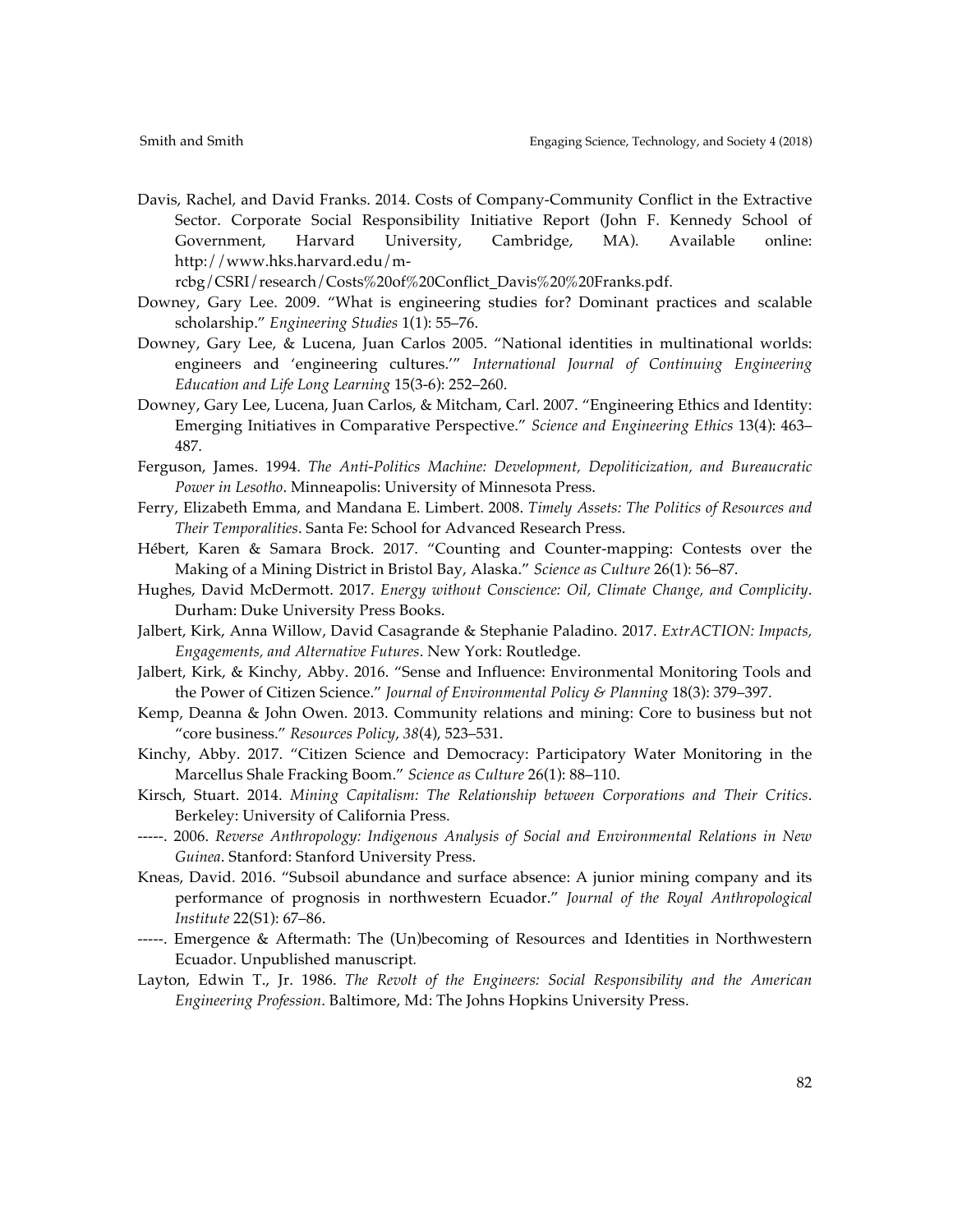- Li, Fabiana. 2011. "Engineering Responsibility: Environmental Mitigation and the Limits of Commensuration in a Chilean Mining Project." *Focaal* 60: 61–73.
	- ———. 2015. *Unearthing Conflict: Corporate Mining, Activism, and Expertise in Peru*. Durham: Duke University Press.
- Li, Tania Murray. 2007. *The Will to Improve: Governmentality, Development, and the Practice of Politics*. Durham: Duke University Press.
- Lucena, Juan. 2009. "Imagining nation, envisioning progress: emperor, agricultural elites, and imperial ministers in search of engineers in 19th century Brazil." *Engineering Studies* 1(3): 191–216.
- Lucena, Juan. 2007. "De Criollos a Mexicanos: Engineers' Identity and the Construction of Mexico." *History and Technology* 23(3): 275–288.
- Mathews, Andrew S., and Jessica Barnes. 2016. "Prognosis: Visions of Environmental Futures." *Journal of the Royal Anthropological Institute* 22 (S1): 9–26.
- McNeil, Bryan T. 2011. *Combating Mountaintop Removal: New Directions in the Fight against Big Coal*. Urbana: University of Illinois Press.
- Nash, June. 1979. *We Eat the Mines and the Mines Eat Us: Dependency and Exploitation in Bolivian Tin Mines*. New York: Columbia University Press.
- Noble, David F. 1979. *America by Design: Science, Technology, and the Rise of Corporate Capitalism*. Oxford: Oxford University Press.
- O'Reilly, Jessica. 2016. "Sensing the Ice: Field Science, Models, and Expert Intimacy with Knowledge." *Journal of the Royal Anthropological Institute* 22 (S1): 27–45.
- Ottinger, Gwen. 2013. *Refining Expertise How Responsible Engineers Subvert Environmental Justice Challenges*. New York: New York University Press.
- Powdermaker, Hortense. 1962. Copper Town. Changing Africa the Human Situation on the Rhodesian Copperbelt. New York: Harper & Row.
- Rajak, Dinah. 2011. *In Good Company: An Anatomy of Corporate Social Responsibility*. Palo Alto: Stanford University Press.
- Richardson, Tanya, and Gisa Weszkalnys. 2014. "Introduction: Resource Materialities." *Anthropological Quarterly* 87 (1): 5–30.
- Rolston, Jessica Smith. 2013. "The Politics of Pits and the Materiality of Mine Labor: Making Natural Resources in the American West." *American Anthropologist* 115 (4): 582–94.
- Rosaldo, Rosaldo. 1988. "Ideology, Place, and People without Culture." *Cultural Anthropology* 3(1): 77–87.
- Sawyer, Suzana. 2004. *Crude Chronicles: Indigenous Politics, Multinational Oil, and Neoliberalism in Ecuador*. Durham: Duke University Press.
- Welker, Marina. 2014. *Enacting the Corporation: An American Mining Firm in Post-Authoritarian Indonesia*. 1 edition. Berkeley: University of California Press.
- -----. 2009. "'Corporate Security Begins in the Community': Mining, the Corporate Social Responsibility Industry, and Environmental Advocacy in Indonesia." *Cultural Anthropology* 24 (1): 142–79.